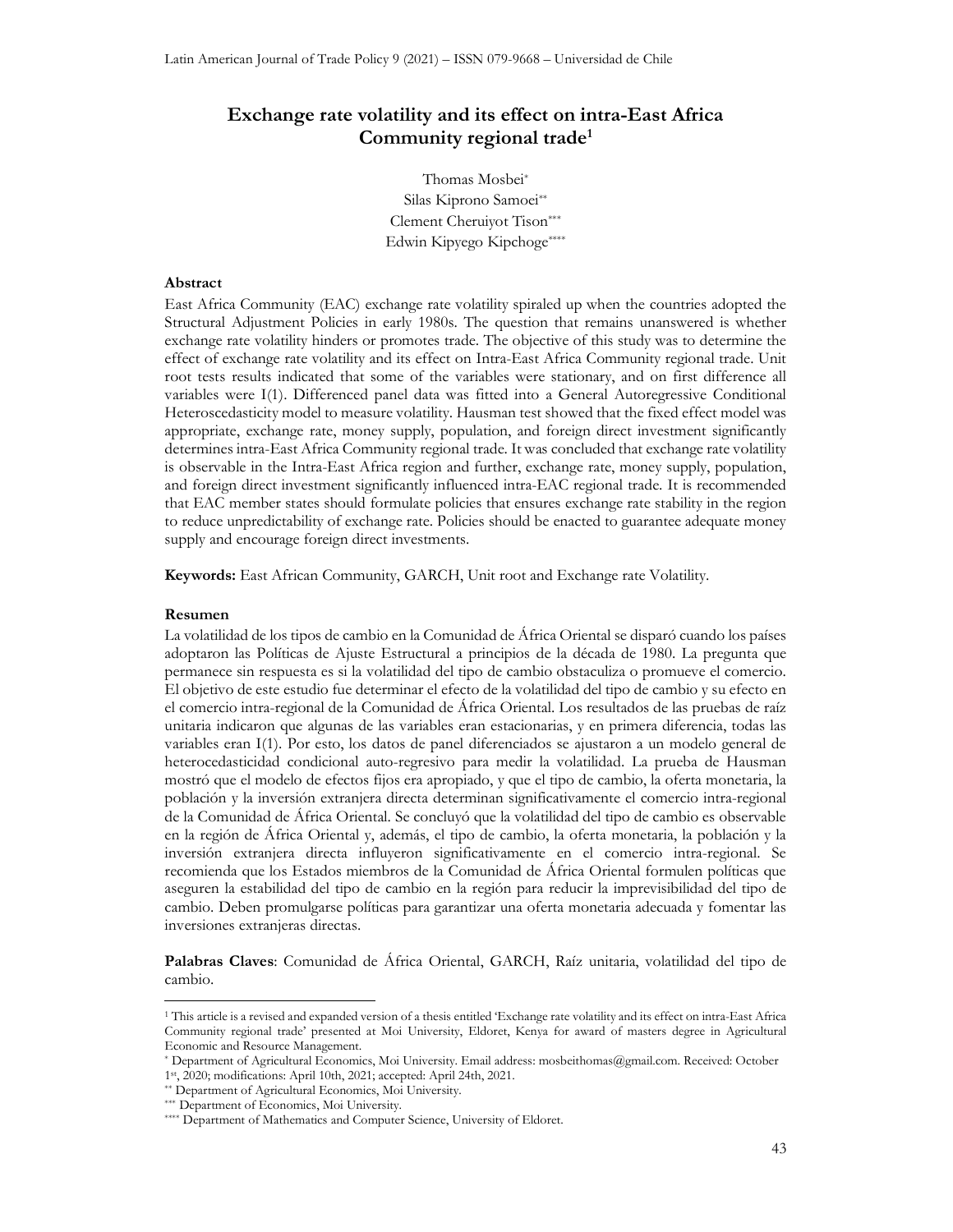### Introduction

The history of exchange rate volatility dates back to 1973, when Bretton Woods structure of immovable parities (which had its headquarters in New Hampshire) collapsed. This fall resulted in the implementation of fluctuating currency charge regimes by world economies. Throughout these uncontrolled currency conversion systems, movements in money conversion rate have remained uncertain, resulting in some unpredictable and undesirable effect on the balance of trade (Sosvilla-Rivero, 1991). While some economies welcomed the idea, others protested and warned on the negative effect, arguing that free volatile rate of exchange could have adverse effects on a country's exports. They argued that that unexpected variation of the exchange rates causes undesirable influence of risk to producers and makes them to alter or change their sales to home markets thus negatively affecting the overall level of trade.

The rise of exchanges rates besides prominence of intra-regional line of work for many emerging nations of the world, has amplified the degree of the real properties of its variation in bilateral rates amongst neighboring developing countries (Jadresic et al., 2001). Musyoki et al., (2012) defined the rate of exchange as the charge of one nation legal tender in terms of another nation's legal tender. Owing to severe macroeconomic disproportions in the early 1980s and 1990s, most Sub-Saharan African countries went on board to implement changes to liberalize their markets. The transformations commenced enclosed exchange rate and global trade liberalization in concurrence with structural adjustment policy transformations (Mwangi et al., 2014). From here, the general objective of this research was to determine the effect of exchange rate volatility and selected macroeconomic variables on intra-East Africa community regional trade.

### Literature Review

# Exchange Rate Volatility and International Trade

Implementation of uncontrolled exchange rate coordination from the cessation of Bretton Woods has initiated a huge improbability in currency conversion rate. Several theoretical studies support the negative proposition that oscillating currency conversation rates obstructs trade (Shapiro, 2009). Other studies concluded that volatile exchange rate promotes global or trade across national borders (Franke, 1991), although other several empirical results have yielded insignificant findings.

Eichengreen and Gupta (2013) studied the effect of volatile rate of currency conversion on service exports in unindustrialized nations by setting apart contemporary from old-style services. They point out that actual rate of currency conversion exaggerated transfers of commodities and traditional services in the same way but affected modern services by greater proportion. The study concluded that money devaluation may possibly be engaged as a tool designed for advancement in a short period, since a country could not indefinitely resist a devalued currency.

Hooper and Kohlhagen (1978) stated that volatile exchange rate system hampers international trade. They argued that higher volatility results in greater charges for merchants who will thereafter reduce participating effort in foreign trade to avoid risk. On the other hand, De Grauwe (1988) suggested the opposite, arguing that if exporters adequately avoid risks, amplified unpredictability will intensify the anticipated marginal value of export earning and thus enhance exports. Todani and Munyama (2005) noted that exchange rate across East Africa Community has not been stable in relation to the United States currency, especially after the demise of Bretton woods which was the only structure of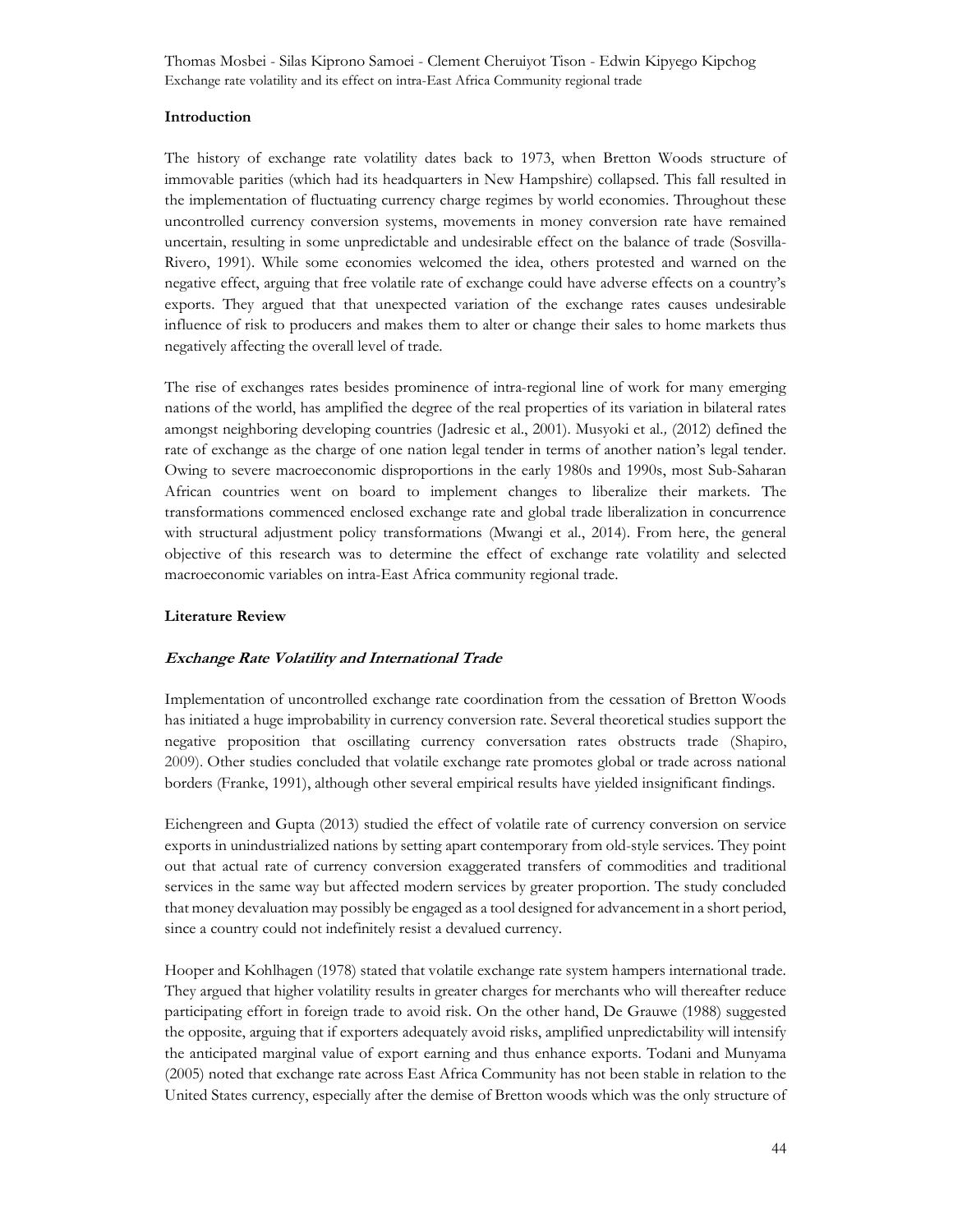stable currency regime worldwide. The study also concluded that currency conversion rate increased further due to the introduction of SAPs in the early 1990s.

#### Foreign Direct Investment and International Trade

Foreign direct investment (FDI) is one of the most important factors in an open and successful international trade and a major tool for development and prosperity. FDI has the following benefits: technology transfer, support for the formation of human capital, improvement of competitive business environment, contribution to international trade integration, and the promotion of development. Economically, FDI can support the improvement of environment and social condition in the host country by relocating 'cleaner' technology, orientating to more socially responsible corporate policies thus mitigating the global warming challenge. These benefits contribute to higher economic growth, which is the main instrument for alleviating poverty in an economy.

Benefits from FDI show a discrepancy from one country to another, making it difficult to separate and measure them (UNCTAD, 2006). The impact of FDI on the international trade of a host country differs, depending on whether it seeks to be efficient, market seeking, resource seeking or strategic asset seeking. FDI can have a greater contribution to economic growth in developing countries by supporting their export growth. Output resulting from efficiency-seeking FDI is typically anticipated for export, and therefore the effect of such FDI is most likely to be an increase in the host country's exports.

Albulescu et al., (2016) studied the relationship between trade and FDI in Central and Eastern European countries, concentrating mainly on Hungary, Czech Republic, Poland, and the Republic of Slovakia. The study used a panel gravitational model for each country for the bilateral trade and FDI, considering its interactions with the other three economies and with the three European Union leading profitmaking trading partner. The study analyzed uneven surfaces of the trade – FDI nexus, using a fixed effects model, a random effects model, as well as an instrumental variable estimator, over the period 2000 - 2013. Findings suggested that FDI tolerates the trade partnership of Central and Eastern Europe (CEE) states, whereas interior FDI does not have substantial influence.

#### Effect of Inflation on International Trade

Inflation is defined as a continued escalation of the general price level of a nationwide budget assumed either at the retail or wholesale level. The annual rate of conversion in this price level, generally articulated in index numbers, is the inflation rate. Amadeo (2012) refers to them as moments in which the values of many business transactions continue towards the sky. At such moments, average living standards deteriorate as consumer prices increase the cost of living. According to various schools of thought, inflation is a financial spectacle; therefore, the reduction of inflation is fundamentally the objective of the financial strategy.

This argument is based on the theory of the magnitude of the currency, which proposes that inflation is determined exclusively by the alteration of the comparative flow of currency and merchandise. Inflation echoes a drop in purchasing power over the unit of cash, that is, money loses value during inflation. The effects of inflation in an economy can be helpful or undesirable. Undesirable effects include the people holding money due to hesitation about forthcoming inflation. Ultimately, this discourages investment and saving, and if inflation dissolves sufficiently, shortage of commodities as customers hoard out of concern that prices would increase in the future. Positive effects occur when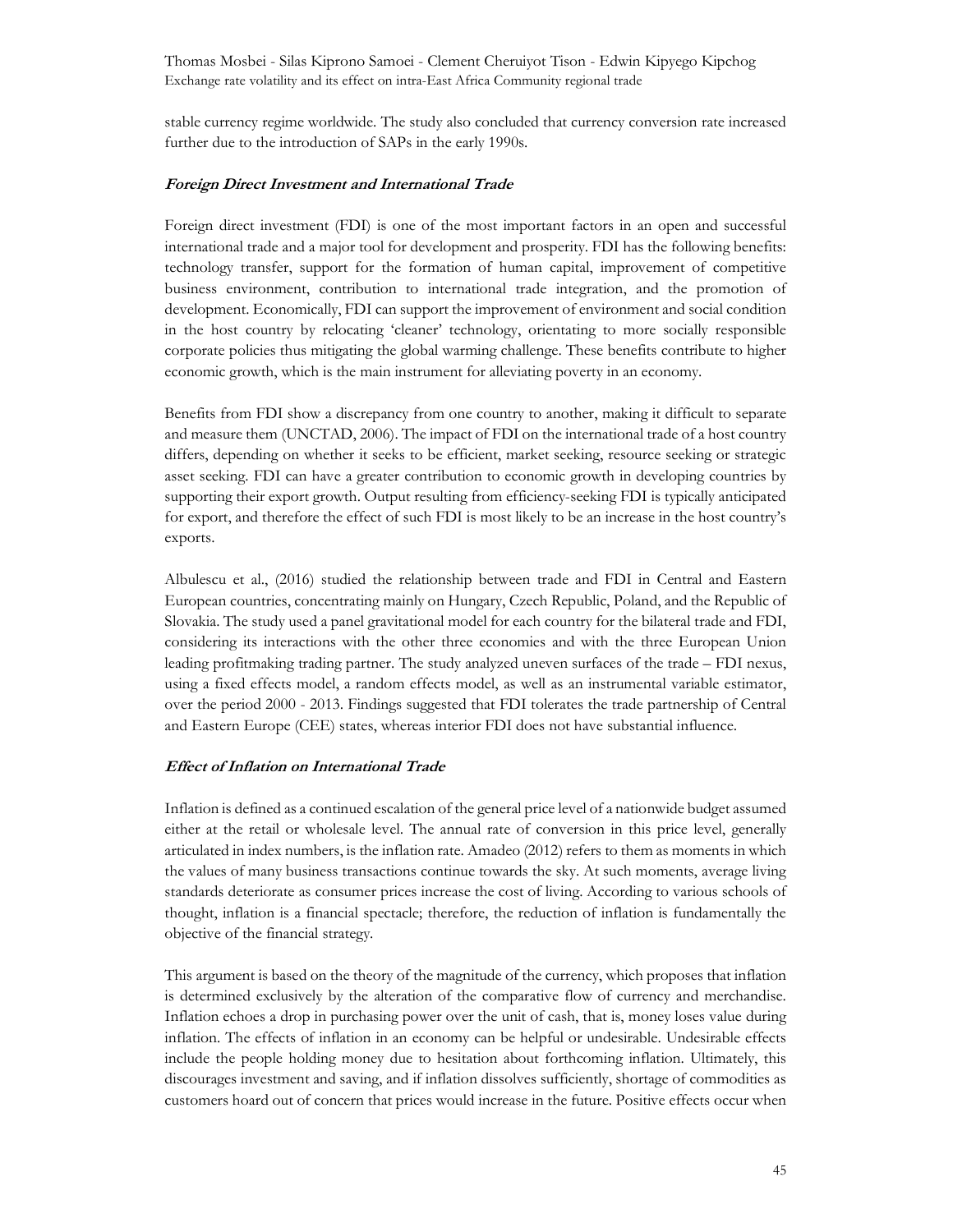Central Banks of countries adjust real interest rates in order to mitigate recessions and promote investment in nonmonetary capital projects (Heise, 2019).

### Money Supply and International Trade

Money supply is the total of financial possessions obtainable in a country at a certain period (Hina & Ullah, 2019). They also include legal tender in circulation and demand for guarantees of monetary organizations. Monetary policy plays a critical role in bringing order to the financial sector. It ensures competition in the commercial sector and the evolution of important environments for the growth of commerce and industry. Economically, a lower interest rate creates a conducive environment for the economy to prosper. A decrease in the interest rate offers a common eventuality for taking equity capital expenditures firsthand, as well as sing the firm's faith by making substantial investments in the growing segment and generating huge profits. High interest rates reduce trade because they are regularly associated with high inflation.

Money supply has a resilient influence on economic motion because it is the only mode of exchange in business. This suggests that if there could be an increase in money supply, the outcome is a decrease in interest rates thus high economic growth and development. Manufacturers recognize improving by pooling additional resources and intensifying their manufacturing capacity. As soon as trade prospers, the response for employment and investment goods increases. Stock market prices rise and companies issue more stocks and debt. In this perspective, the money supply has continued to expand. Prices start to rise if production growth reaches capacity limits. People start to expect inflation and lenders demand higher interest rates, while consumer purchasing power decreases over the life of their loans.

# Population and International Trade

A research by Mckoy (2007) concluded that population has a strong affinity to increased trade and the level of specialization by generating gains from specialization. On the contrary, Dell`Ariccia (1999) found a negative coefficient. For a negative relationship between population and trade movements, the study recommended that imports and exports are capital intensive in production. The effect of population on trade is also different depending on whether the estimate is short-term or long-term. In the short term, it can have a positive impact on trade flows because many products are exported as a result of an increase in the labor force and an increase in the level of specialization. In the long run, as the population increases, per capita income also declines, impoverishing each individual, resulting in a decline in both production and exports.

From a microeconomic point of view, the lower per capita income also causes a decrease in the demand for imports. Mohsen & Chua et al., (2015) conducted a research to investigate the role of trade openness, investment and population in Syria and used the time series data from 1980 - 2010. Cointegration test results point out that the GDP is significantly and positively correlated to the trade openness, investment, and population. The results of the Granger causality test designate a bidirectional connection of short-term causality between trade openness, investment, population, and GDP.

There are also long-term two-way causality relationships between investment, population, and GDP, and long-term, one-way causality relationships ranging from trade openness to GDP. The study's findings point out that population had the main effect on GDP, so the study suggested improving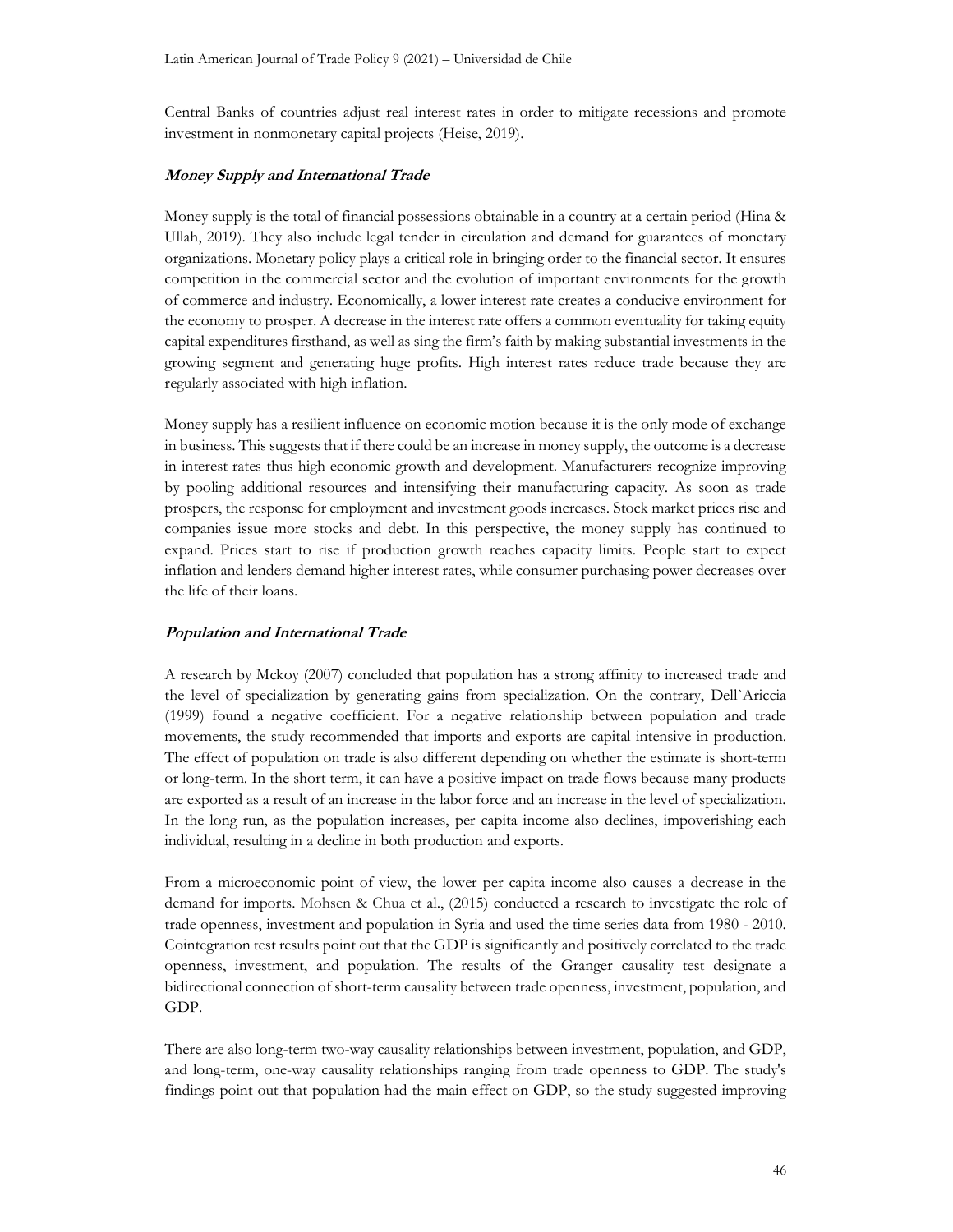the quality of human capital in the country, as well as refining investment and opening the Syrian economy to the global market.

### Methodology

### Research Design

Longitudinal design was used in the study. Panel data methodology allows the testing and modifications of assumptions that are contained in cross-sectional analysis (Maddala & Wu, 2001; Baltagi, 2005). Panel data provides more facts, more variability and competition, as well as capturing and measuring effects that are not noticeable in cross-sectional examination. The design is appropriate for tracking changes over time and relates them to variables that could explain why the changes occur. Measurements are taken on each variable over two or more different time periods. This allows the researcher to measure the change in the variables over time. The longitudinal research design allows analysis of the duration of a particular phenomenon under investigation. The design allows the measurement of differences or changes in a variable from one period to another (that is, the description of patterns of change over time) and allows the prediction of future results based on the above.

### Study Area

The study was conducted in East Africa region which covers an area of approximately 1.82 million square kilometers with a population of approximately 196 million people as of 2017 (Resnick, 2017). It comprises five countries: Republic of Kenya, the Republic of Burundi, Republic of Rwanda, Republic of Uganda and United Republic of Tanzania. EAC has its headquarters in Arusha, Tanzania and its official language is English (World Bank, 2017).

### Sources of Data

The data for this study was obtained from World Bank, Kenya National Bureau of Statistics, World Integrated Trade Solution and Central Banks of every member state under study.

# Target Population

The research targeted selected East Africa Community member states. These are Kenya, Uganda, Tanzania, Rwanda and Burundi. These countries have similar social, economic, and political characteristics. Moreover, they are members of the same economic bloc. South Sudan was omitted due to unavailability of complete data because it became a full East African Community member in 2016 (UNCTAD, 2018).

# Stationarity Test

A variable is stationary if its mean, variance, and autocovariance remain constant regardless of where the measurement is taken. If a time series variable has a unit root where the time series data does not have a constant variance and to avoid reporting false results arising from regression of non-stationary data on one or more non-stationary data, the variables are differentiated to achieve stationarity (Gujarati, 1999).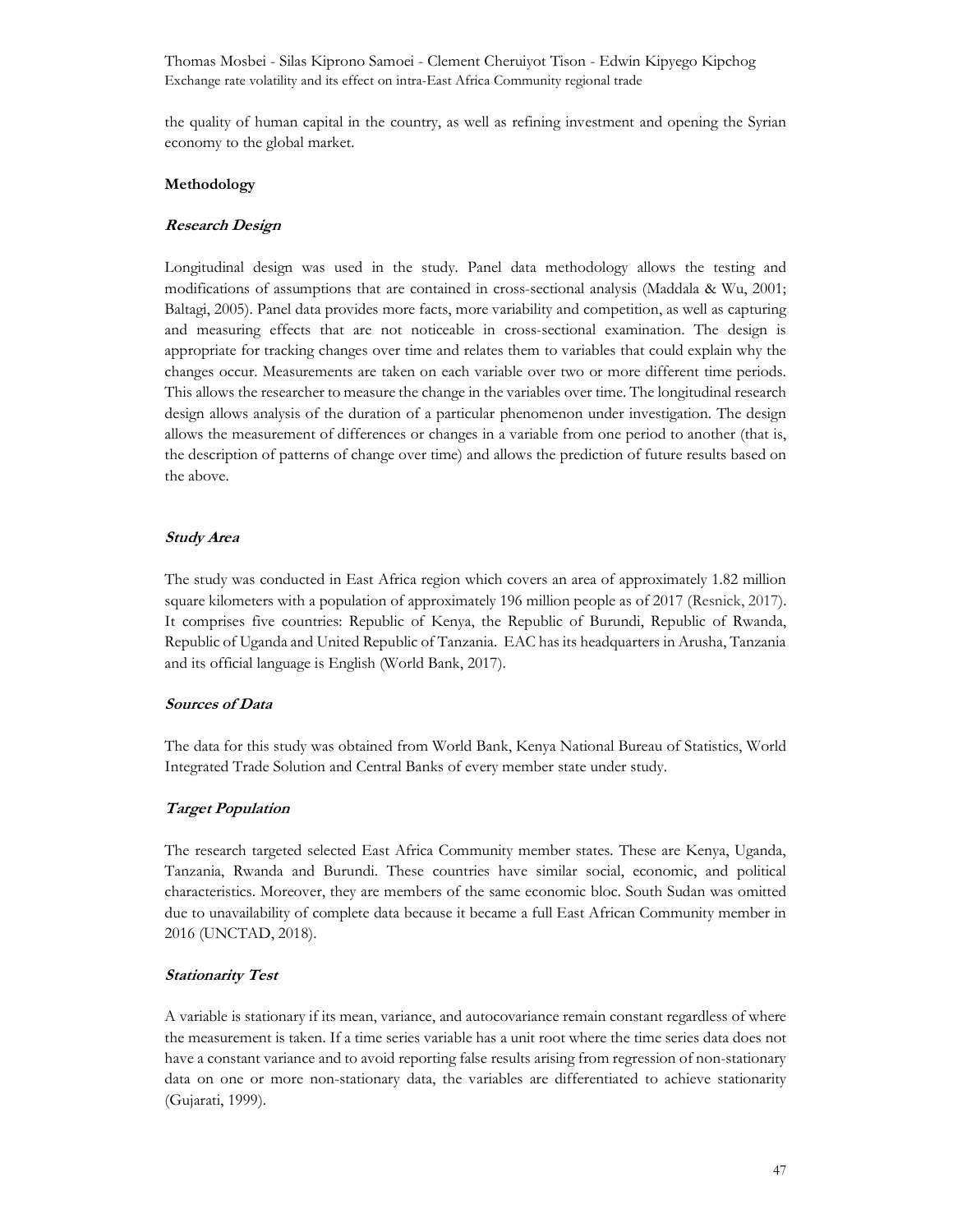The Levin-Lin-Chu panel data unit root test was also performed on the following model.

$$
\hat{\rho}_{Yi}^2 = \frac{1}{T-1} \sum_{t=1}^T \Delta Y_{it}^2 + 2 \sum_{L=1}^{\overline{K}} \omega \overline{K} L \left[ \frac{1}{T-1} \sum_{t=2+L}^T \Delta Y_{it} \Delta Y_{it-L} \right] \dots \dots \dots \dots \dots \dots \dots \dots \dots \dots \dots \dots \tag{1}
$$

Where  $\varepsilon_t$  is a white noise series, when  $\rho = 1$  it designates existence of unit root  $0 < \rho < 1$  denotes stationarity (Choi, 2006; Phillips & Moon, 1999).

### Measurement of Volatility using the GARCH Model

GARCH  $(p,q)$  model was estimated to obtain the exchange rate volatility. First-order autoregressive (AR) processes of order one (1) is followed. GARCH model gives good prediction of effective exchange rate volatility. In its simplest form, the GARCH model can be written as:

<sup>௧</sup> ୀ <sup>ଶ</sup> +∝ Uିଵ <sup>ଶ</sup> + ௧ିଵ <sup>ଶ</sup> ିଵ + ିଵ <sup>ଶ</sup> + ௧……………….……………………….....………..............…. (2)

Where;

 $\sigma_{t}^2$  is the conditional variance of exchange rate for the previous year,  $\alpha$ ,  $\beta$  and  $\gamma$  are the coefficients,  $\mu_{n-1}^2$  is the mean square of the previous year and  $d_n$  takes the value of 1 for  $\mu_t < 0$  and 0 otherwise. This is the general GARCH  $(p,q)$  model, with p lagged terms of the squared error term and q terms of the lagged conditional variance.

#### Specification of Econometric Model

 $logEXP_{it} = \beta_0 + \beta_1 logEXP_{it} + \beta_2 logEXP_{it} + \beta_3 logMY_{it} + \beta_4 logINF_{it} + \beta_5 logPOP_{it} +$  $\beta_6 log FDI_{it} + v_{it} + \varepsilon_{it}$  (3)

Where;  $EXP_{it}$  is the sum of all tradables from one country to another measured in US dollars;  $EXRV_{it}$  is the exchange rate volatility;  $EXR_{it}$  is the exchange rate of each country in relation to the US dollar;  $MYS_{it}$  is the money supply (made up of M1 and M2) measured in USD;  $INF_{it}$  is the inflation in rate;  $POP_{it}$  is the population growth of a particular member country in millions;  $FDI_{it}$  is the foreign direct investment in USD;  $v_{it}$  is the individual specific effects (assumed to be correlated in fixed effects model and uncorrelated in random effects model);  $\varepsilon_{it}$  is the error term;  $\beta_0$  is the intercept;  $\beta_1 - \beta_6$  are the parameter estimates; t is the time trend; and  $i$  is cross-sectional units. In this study,  $EXP_{it}$ ,  $MYS_{it}$  and  $POP_{it}$  were transformed into logarithmic form to remove skewness and make the data conform to normality.

#### Results and Discussion

### **Stationarity**

From the results presented in Table 1, trade, population, FDI, exchange rate, money supply, and exchange rate volatility contain the unit root in levels. It was found that the inflation rate does not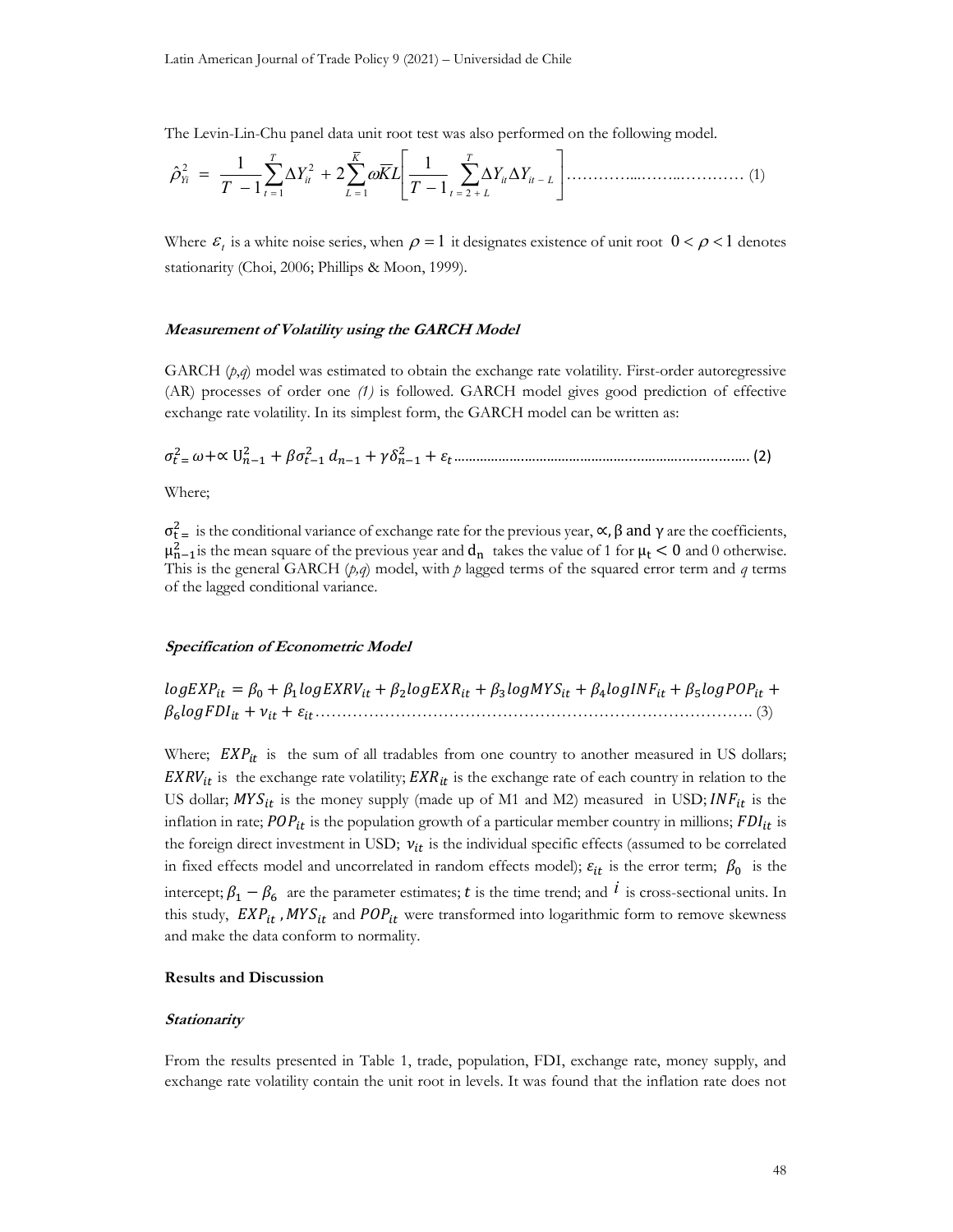contain a unit root in the levels. The use of non-stationary variables in regressions could lead to spurious results and, therefore, it was necessary to use differentiated variables.

| Variables at Levels |                  |           |            | <b>First Difference</b> |           |         |
|---------------------|------------------|-----------|------------|-------------------------|-----------|---------|
|                     |                  |           |            |                         |           |         |
| Variable            | z inverse normal | p-value   | Remarks    | Ζ                       | p-value   | Remarks |
| <b>EXPT</b>         | 0.1957           | 0.5776    | Unit root  | $-5.6771$               | $0.0000*$ | I(1)    |
| POP                 | 1.6035           | 0.9456    | Unit root  | $-3.1340$               | $0.0000*$ | I(1)    |
| <b>INF</b>          | $-3.6177$        | $0.0001*$ | Stationary | $-3.1340$               | $0.0000*$ | I(0)    |
| <b>FDI</b>          | 0.6785           | 0.7512    | Unit root  | $-9.2666$               | $0.0000*$ | I(1)    |
| ERT                 | 2.2365           | 0.9875    | Unit root  | $-4.3296$               | $0.0000*$ | I(1)    |
| <b>MYS</b>          | 0.8544           | 0.8036    | Unit root  | $-3.2680$               | $0.0000*$ | I(1)    |
| <b>ERV</b>          | 0.3551           | 1.0024    | Unit root  | 1.9800                  | $0.0465*$ | I(1)    |

### Table 1: Results of Levin – Lin – Chu Test

Source: Authors own compilation from Stata output (2019)

One of the approaches of dealing with spurious regression is testing whether each of the multiple series is  $I(t)$ . In the first difference, all variables were stationary at the 5 percent level of significance. The Levin-Lin-Chu bias-adjusted test statistic t  $\delta = -4.0277$  is significantly less than zero (p <0.05), thus the null hypothesis of unit root was rejected (that is, that  $\varphi = 0$  a favor of the alternative hypothesis). Based on the Hausman test,  $Prob$  chi $2 = 0.000$  was estimated. The null hypothesis that random effects are better than fixed effects was rejected and fixed effects were adopted. This implies that the country-specific effects are correlated with the independent variables and, therefore, the fixed effects model was used to test hypotheses.

# Exchange Rate Volatility

To measure exchange rate volatility, the study employed the generalized autoregressive conditional heteroskedasticity (ARCH/GARCH). The coefficient of exchange rate volatility is positive and statistically significant at 5%  $\beta = 1.0908$  and (P = 0.000 < 0.05. It implies that a one percent increase in exchange rate volatility in EAC, trade increases by 1.0908 percent.

| ERV(USD) | Coef.      | Std Err    | Ζ     | P >  Z | 95% Conf. Interval |         |
|----------|------------|------------|-------|--------|--------------------|---------|
| Cons     | 0.9379     | 0.0012     | 75.61 | 0.000  | 0.0936             | 0.0922  |
| ARCH     |            |            |       |        |                    |         |
| L1       | 1.0908     | 0.2590     | 4.22  | 0.000  | 0.5837             | 1.5978  |
| GARCH    |            |            |       |        |                    |         |
| L1       | 0.0007     | 0.0013     | 0.57  | 0.569  | $-0.0018$          | 0.0033  |
| Cons     | $2.23e-06$ | $9.53e-06$ | 0.23  | 0.815  | $-0.00001$         | 0.00002 |

### Table 2: Results of ARCH/GARCH Model

Source: Authors own compilation from Stata output (2019)

If traders are risk averse, high exchange rate volatility increases the expected marginal utility of export earnings and thus improves exports. These findings fit the risk portfolio theory with the conjecture that higher risk implies higher returns. Therefore, the increased risk due to fluctuations in exchange rates could rather increase the volume of trade (Senadza and Diaba, 2017).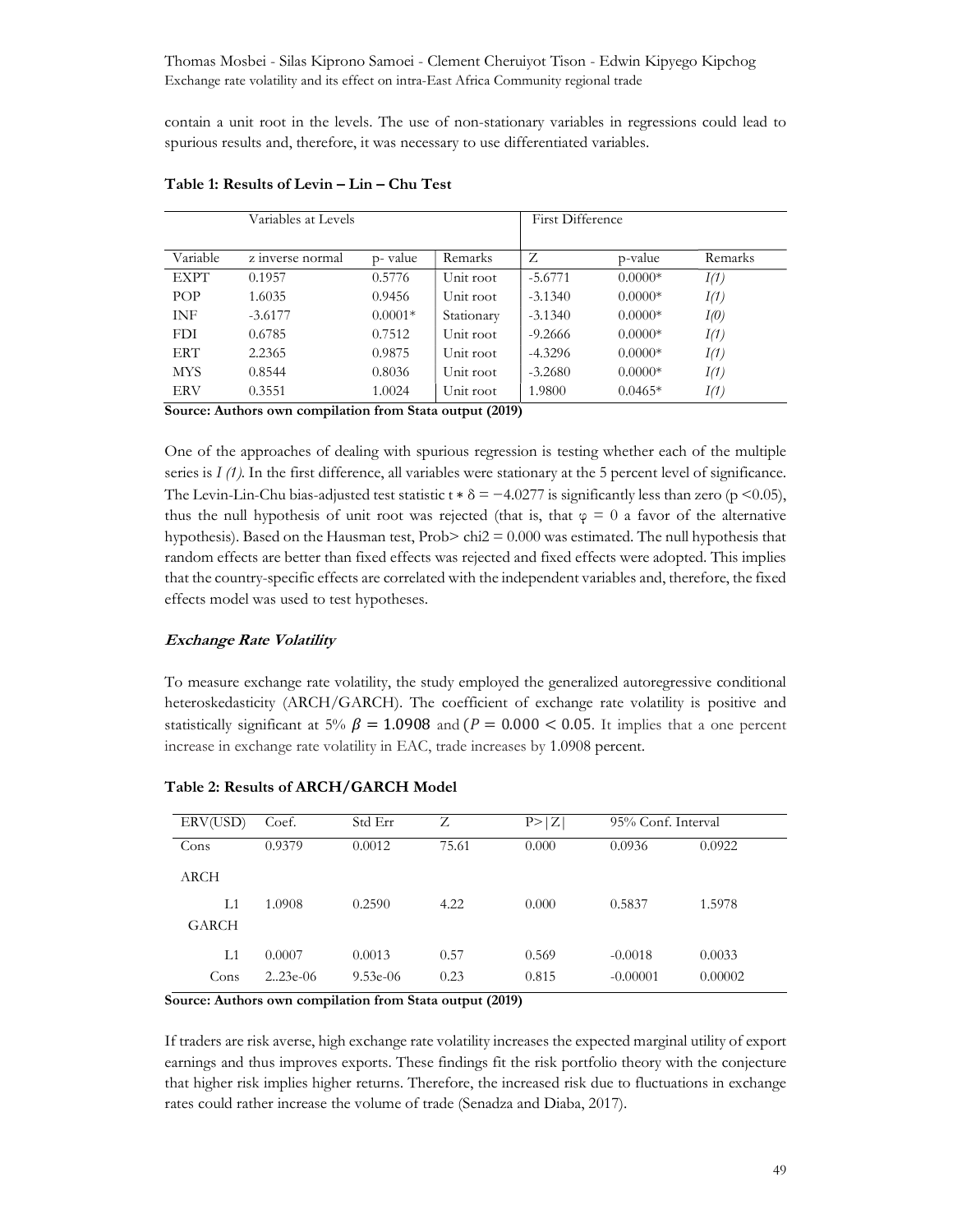| Regression Results for Fixed Effects Model |            |          |          |       |            |                 |  |
|--------------------------------------------|------------|----------|----------|-------|------------|-----------------|--|
| Number of Obs. $= 78$                      |            |          |          |       |            |                 |  |
| F(6;55)<br>$=114.57$                       |            |          |          |       |            |                 |  |
| Prob > F<br>$=0.000$                       |            |          |          |       |            |                 |  |
| $= 0.5971$<br>R square                     |            |          |          |       |            |                 |  |
| <b>EXPORTS</b>                             | Coef.      | Std. Err | t        | p> t  | [95%       | Conf. Intervall |  |
| POP                                        | 2.6362     | 0.8842   | 2.98     | 0.004 | 8.7230     | 4.4001          |  |
| INF                                        | $-0.0010$  | 0.0130   | $-0.08$  | 0.936 | 0.0265     | 0.0244          |  |
| <b>FDI</b>                                 | 0.2018     | 0.0426   | 4.74     | 0.000 | 0.1183     | 0.2852          |  |
| <b>EXT</b>                                 | $-0.0008$  | 0.0001   | $-5.64$  | 0.000 | $-0.0011$  | $-0.0005$       |  |
| <b>MYS</b>                                 | 2.9468     | 0.3025   | 9.74     | 0.000 | 2.3407     | 3.5530          |  |
| <b>ERV</b>                                 | 3.5675     | 0.7918   | 4.51     | 0.000 | 1.9809     | 5.1540          |  |
| <b>CONS</b>                                | $-42.3022$ | 2.5015   | $-16.91$ | 0.000 | $-47.3153$ | $-37.2891$      |  |

#### Table 3: Fixed Effects Model

Source: Authors own compilation from Stata output (2019)

Population (POP) has positive and significant effect on Intra East African Trade (p –value 0.0040 < 0.05) at 5% level of significance. It had a positive coefficient of 2.6362 which shows that a unit increase in population implies increase in Intra East African trade. The study interprets this positive population effect that the increase in population causes an increase in the market. Larger population implies more supply of labor force and improved labor specialization which implies more production and more goods for both domestic and foreign markets. Moreover, population increase may lead to increased demand for imported goods as well. The findings follow earlier studies by Mohsen, et al., (2015). On the contrary, studies by Nuroglu (2010) and Ambetsa et al (2019) found a negative relationship between population and trade among the EAC member states. They argued that a higher population causes a higher dependence ratio and condensed income per individual which makes people poorer leading to low production and finally decline in international trade.

The fixed effect regression results showed that inflation (INF) had no significant effect on Intra East African Trade. FDI had positive and significant effect on Intra East African trade (p – value 0.0000< 0.05). A unit increase in foreign direct investment causes a 0.2018-unit increase trade. Driven by the progressive liberalization of trade policies, the politically stable environment and the availability of factors of production or resource endowments in the region attract foreign direct investment.

Fixed effects model showed that exchange rate (EXT) is a vital determinant of Intra East African trade ( $p$  – value  $\leq$  0.05). The coefficient showed that a unit change in exchange rate results in a decrease in Intra East African trade by 0.0008 units. An increase in the exchange rate fluctuation would lead to a reduction in foreign trade because there are costs associated with exchange rate variability and these reduce the incentive to trade. Furthermore, the negative exchange rate coefficient implies that the depreciation of the currency will cause a reduction in international trade because it will increase the cost of imports.

Money supply (MNS) registered a positive and significant effect on Intra East African trade ( $p$  – value < 0.05). A unit increase in money supply leads to 2.9468 units increase in Intra East African trade. This affiliation concerning money supply and Intra East African trade is because an increase in the supply of money raises the income level. Due to the higher per capita income, people feel better and this motivates people to venture into production. A high production implies that more goods will be used for the domestic market and the surplus will be exported to external markets. Manufacturers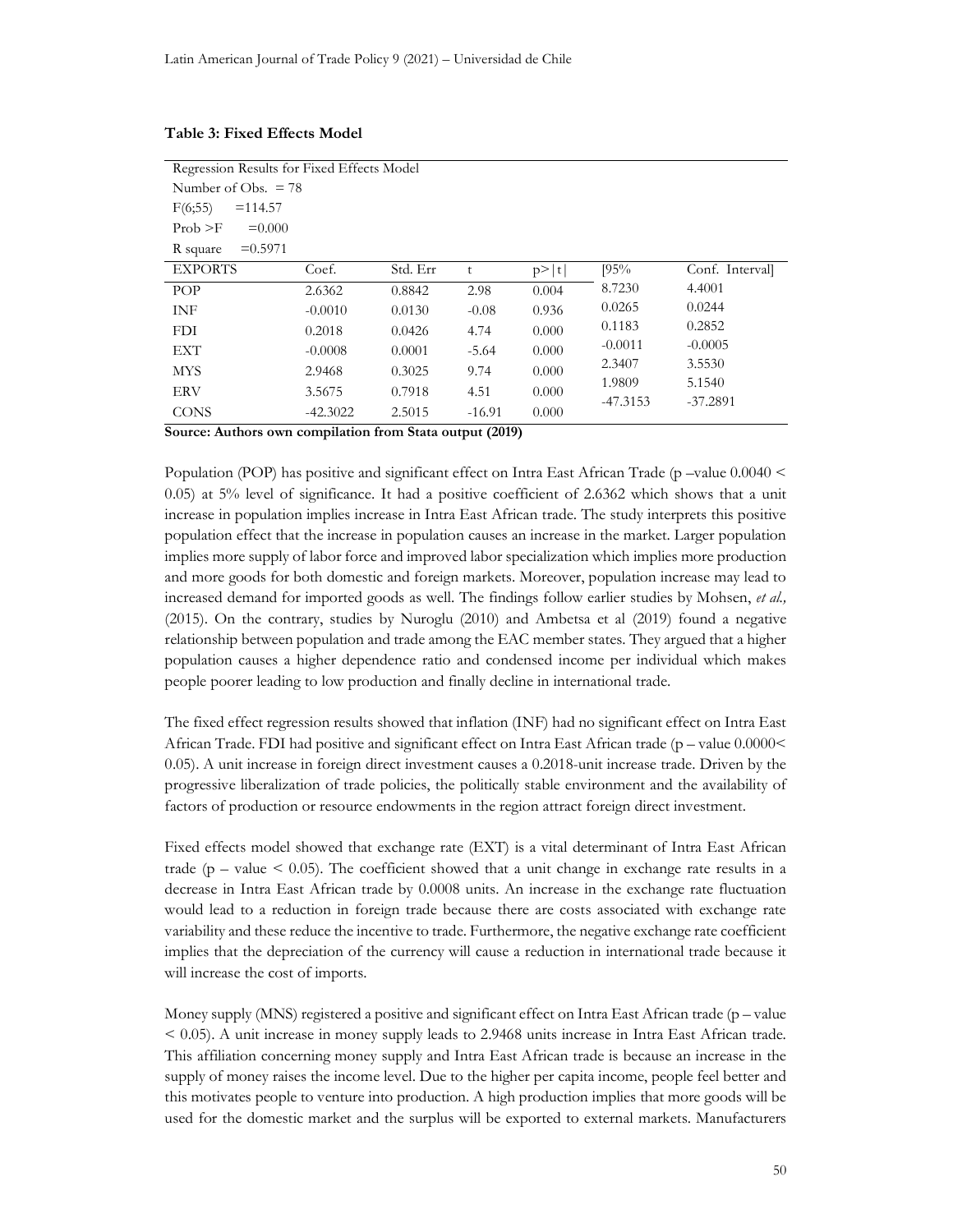will demand raw materials and when companies prosper, more workers with better wages will be employed. Importing products for which a country has a comparative disadvantage in production will not present any challenge because individuals are fine.

The coefficient of exchange rate volatility is positive and statistically significant at 5%  $\beta = 1.0908$ and  $(P = 0.000 < 0.05$ . It implies that a one percent increase in exchange rate volatility in EAC, trade increases by 1.0908 percent. These findings can be interpreted in such a way that if traders are risk averse, the high volatility of exchange rates increases and thus the expected marginal utility of export earnings improves exports. These findings follow risk-portfolio theory with the conjecture that higher risk implies higher returns. Thus, increasing risk due to fluctuating exchange rates could rather increase the volume of trade (De Grauwe, 1996).

#### Conclusion and recommendation

It can be concluded that in Intra-East Africa Community region, exchange rate volatility is observable. In addition, exchange rate, money supply, population, and foreign direct investment have an influence on intra-EAC regional trade. Furthermore, there is need for partner states of EAC to enact and implement laws and policies that are geared towards stabilization of exchange rates without resorting to foreign exchange interventions to attract and encourage foreign investors and to create a conducive environment for investment. From the findings, population has come out to be a significant factor for foreign trade.

Therefore, partner states in the EAC should formulate and pass laws that increases both the size and maintain population at par with economy to spur economic growth. A considerable population implies that citizens receive a quality education, medical attention that is translated into specialized labor, thus increasing production for export and the consumption of locally manufactured goods. EAC member states should formulate policies that help streamline the functions of their financial markets to ensure efficient credit issuance and foster financial development. The EAC member states must formulate policies that strengthen their institutional framework to guarantee the proper functioning of the markets. Weak institutional frameworks frequently change laws, creating inefficiencies in public administration that hamper FDI.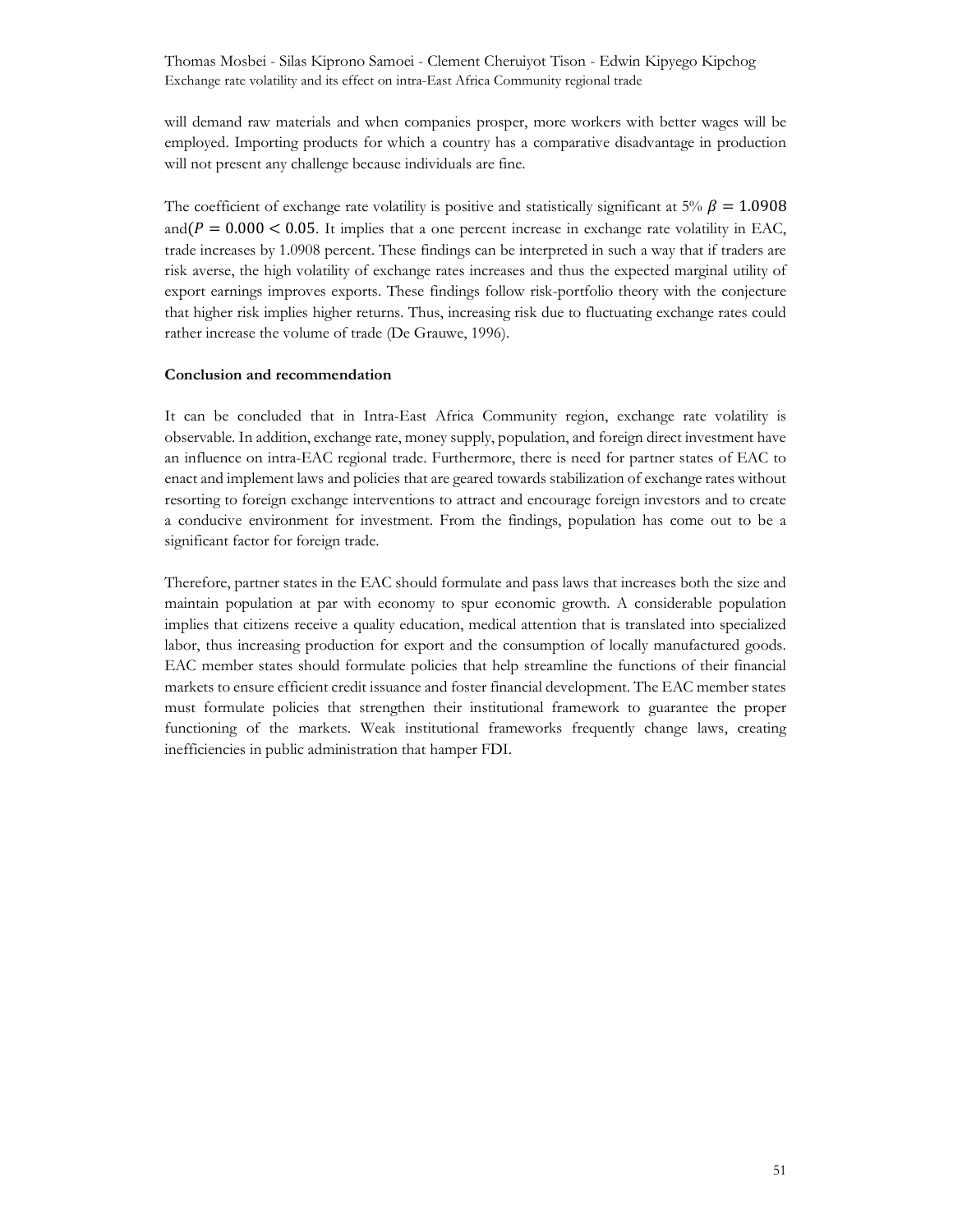#### References

- Albulescu, C. T., & Goyeau, D. (2016). The interaction between trade and FDI: the CEE countries experience. arXiv preprint arXiv:1609.02334.
- Amadeo, K. (2012). Obamacare Bill: A Summary of the Bill's 10 Titles. About. com.
- Ambetsa, W. O, Kenneth P. Mdadila & Longinus K. Rutasitara (2019). The Determinants of Bilateral Trade in the East African Community: Application of the Gravity Model. International Journal of Economics and Finance; Vol. 11, No. 4; 2019
- Baltagi, B. H. (2005). Econometric Analysis of Panel Data 3rd Edition England JW & Sons.
- Choi, I. (2006). Combination unit root tests for cross-sectionally correlated panels. Econometric Theory and Practice: Frontiers of Analysis and Applied Research: Essays in Honor of Peter CB Phillips. Cambridge University Press, Chapt, 11, 311-333
- Dell`Ariccia Giovanni (1999) "Exchange Rate Fluctuations and Trade Flows: Evidence from the European Union". IMF Staff Papers 46(3): 315-334
- De Grauwe, P. (1988). Exchange rate variability and the slowdown in growth of international trade. Staff Papers, 35(1), 63-84
- De Grauwe, P. (1996). Monetary union and convergence economics. European Economic Review, 40(3-5), 1091-1101.
- Gujarati, D. N., & Porter, D. C. (1999). Essentials of econometrics (Vol. 2). Singapore: Irwin/McGraw-Hill.
- Heise, M. (2019). Inflation Targeting and Financial Stability: Monetary Policy Challenges for the Future. Springer.
- Hina, M., & Ullah, A. (2019). The Role of Money Supply: Foreign Direct Investment & Economic Growth in Pakistan. International Journal of Economics, Commerce and Management, 7(2), 281-289.
- Hooper, P., & Kohlhagen, S. W. (1978). The effect of exchange rate uncertainty on the prices and volume of international trade. Journal of international Economics, 8(4), 483-511.
- Jadresic, E., Masson, P., & Mauro, P. (2001). Exchange rate regimes of developing countries: Global context and individual choices. Journal of the Japanese and International Economies, 15(1), 68-101.
- Maddala, G. S., & Wu, S. (2001). A comparative study of unit root tests with panel data and a new simple test. Oxford Bulletin of Economics and statistics, 61(S1), 631-652.
- McKoy, S. D. (2007). The Impact of Multilateral Trade Association Membership on Agricultural and Food Trade (Doctoral dissertation, North Dakota State University).
- Mohsen, A. S., & Chua, S. Y. (2015). Effects of Trade Openness, Investment and Population on the Economic Growth: A Case Study of Syria. Hyperion Economic Journal, Year, 3(2), 3.
- Musyoki, D., Pundo, M., & Pokhariyal, G. P. (2012). Real exchange rate volatility in Kenya. Journal of Emerging Trends in Economics and Management Sciences, 3(2), 117-122.
- Mwangi, S. C., Mbatia, O., & Nzuma, J. M. (2014). Effects of Exchange Rate Volatility on French Beans Exports in Kenya.
- Nuroglu, E. (2010). The Impact of Population on Bilateral Trade Flows in the Case of OIC. Working Paper, International University of Sarajevo.
- Phillips, P. C., & Moon, H. R. (1999). Linear regression limit theory for non-stationary panel data. Econometrica, 67(5), 1057-1111.
- Resnick, D. (2017). Democracy, decentralization, and district proliferation: The case of Ghana. Political Geography, 59, 47-60.
- Senadza, B., & Diaba, D. D. (2017). Effect of exchange rate volatility on trade in Sub-Saharan Africa. Journal of African Trade, 4(1-2), 20-36.
- Shapiro, I. (2009). The state of democratic theory. Princeton University Press
- Sosvilla-Rivero, S. (1991). Asset-market models of exchange-rate determination: Basic models, empirical evidence and extensions.
- Todani, K. R., & Munyama, T. V. (2005, November). Exchange rate volatility and exports in South Africa. In TIPS/DPRU Forum (Vol. 30).
- UNCTAD (2006). East Africa Community Regional Integration: Trade and Gender implications. UNCTAD (2018). East Africa Community Regional Integration: Trade and Gender implications.